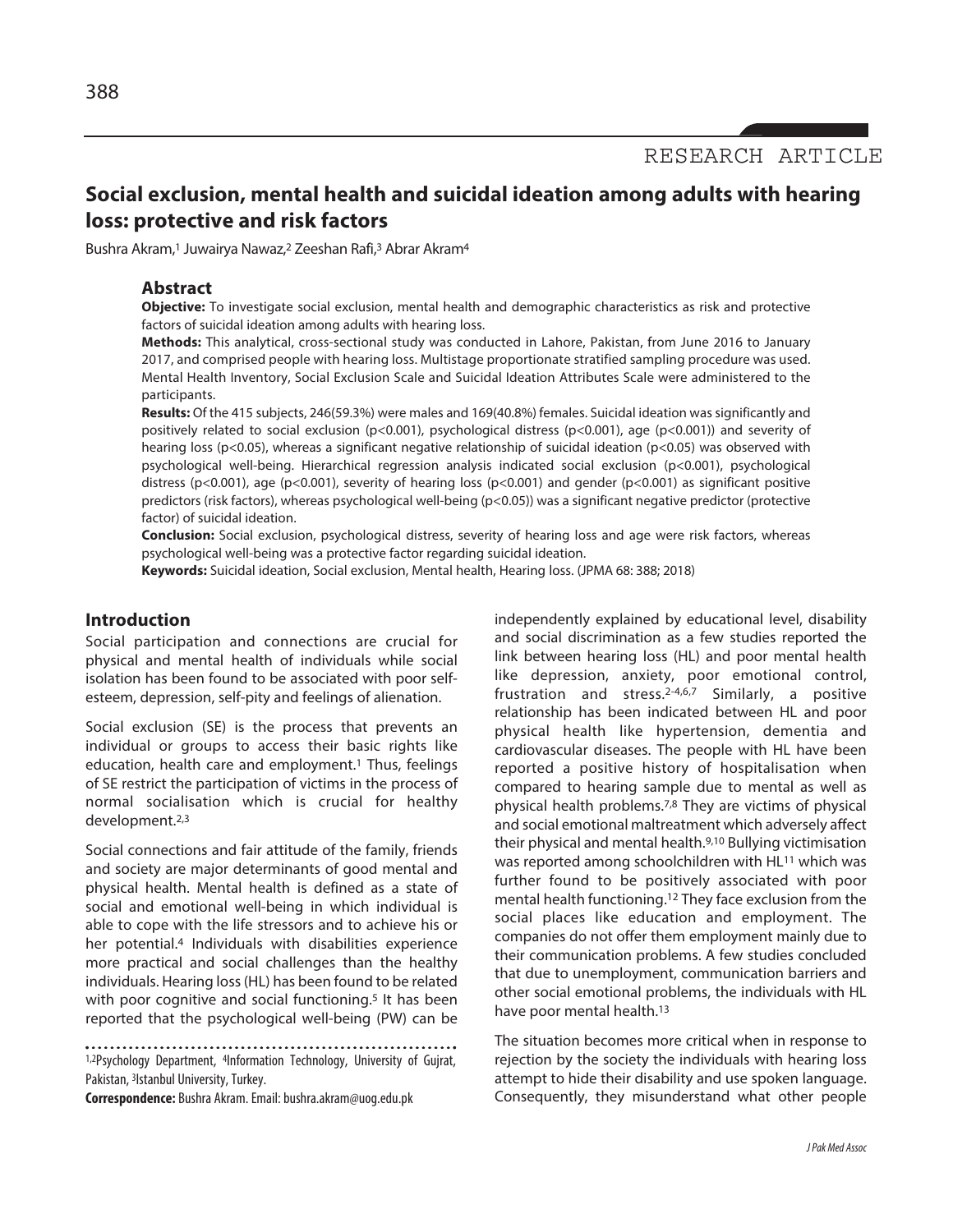say, and this may not only be a source of embarrassment and inadequacies but can also put the person in the state of despair and loneliness. In turn, they may suffer from more SE, stress and other psychological and physical health issues. 14

It has been concluded that the individuals with HL cannot make proper decisions in their daily routine according to the situation which is the source of threat to their selfidentity. 15 The threatened self-identity, perceived stigma and non-accepting behaviour of the society may restrict the access to intervention and rehabilitation. The interventions proved to be useful are likely to be most acceptable where they acknowledge and address the lived experiences of people with HL and potential obstacles to receiving support. <sup>16</sup> This kind of situations may push the individual to loneliness, hopelessness and worthlessness which further lead them towards suicidal ideation (SI) and behaviour. <sup>17</sup> SI is different from the act of killing one self. It means to think and to make plans to kill oneself. Risk factors for suicide and poor mental health in deaf individuals are detachment and estrangement from family and unavailability of role models.<sup>18</sup> Communication difficulties create indecisiveness and low concentration which in turn lead to social withdrawal. 19 Moreover, language barrier is a big factor of unemployment among adults with HL that brings isolation and feelings of solitude, alienation and burdensomeness that lead to SI.

The current study was planned to find the relationship among SE, mental distress, mental well-being and SI, and to identify age, gender, psychological distress (PD), PW and SE as predictors of SI among adult people with hearing loss.

# **Subjects and Methods**

This analytical, cross-sectional study was conducted from June 2016 to January 2017 in Lahore, Pakistan, and comprised people with HL selected from three colleges and one deaf association. Proportionate multistage stratified sampling was used. The participants were recruited using the Taro Yamane formula. <sup>20</sup> At the first stage, six institutions were accessed but the heads of four gave permission. In the second stage, the sample was stratified on the basis of gender. In the third stage, the formula was applied on the stratum derived from the four institutions and a proportionate sample was drawn (Figure).

Personal information like gender, age and severity of hearing loss was recorded on a demographic form. Three standardised scales were used, namely the Urdu form21 of original Mental Health Inventory (MIH)22

Suicidal Ideation Attributes Scale (SIDAS)23 and Social Exclusion Scale (SES). <sup>24</sup> Overall internal consistency of SIDAS, MHI and SES is  $\alpha(0.89)$ ,  $\alpha(0.93)$  and  $\alpha(0.81)$ , respectively. MIH consists of two scales, i.e. PW and PD. Items related to PW measured the emotional stability and the satisfaction, while PD assessed the depression, anxiety and poor emotional control. Total communication method was used with the participants during the administration of these tools. Internal consistency of the SIDAS, MHS and SES in the present study was  $\alpha$ =0.77,  $\alpha$ =0.79 and  $\alpha$ =0.79, respectively.

The tools were used after obtaining permission from the authors concerned. Permission was obtained from the heads of institutions to collect the data. Further, informed consent was taken from the participants and they were given the right to withdraw at any time. The severity of hearing loss/hearing levels of the participants were already measured by the professionals concerned; therefore, the information was obtained from the participants on a four-point severity scale having the following options: mild, moderate, severe and profound. Afterwards the severity level was confirmed from the audiograms attached in their personal files in schools on informed consent of heads, participants and their parents.

In this study, SI was dependent, whereas SE, PD, PW, gender, age and HL were independent variables (IVs). Besides, gender was the only categorical variable.

In order to explore the relationship stated in the first objective, Spearman's correlation was run as the data was skewed whereas hierarchical regression with linear method was implied to identify the predictors of SI. Since only one independent variable (gender) was categorical and coded in SPSS as (Male=1; Female=0) therefore dummy coding was not needed. 25

### **Results**

Of the 539 people initially selected, 415(76.9%)

**Table-1:** Demographic characteristics of the participants (N=415).

| <b>Demographic Characteristics</b> | F(%)       |
|------------------------------------|------------|
| Gender                             |            |
| Female                             | 169(40.72) |
| Male                               | 246(59.27) |
| Total                              | 415        |
| <b>Levels of Hearing Loss</b>      |            |
| Mild                               | 40(9.8)    |
| Moderate                           | 90(21.6)   |
| Severe                             | 149(35.9)  |
| Profound                           | 136(32.7)  |
| Total                              | 415        |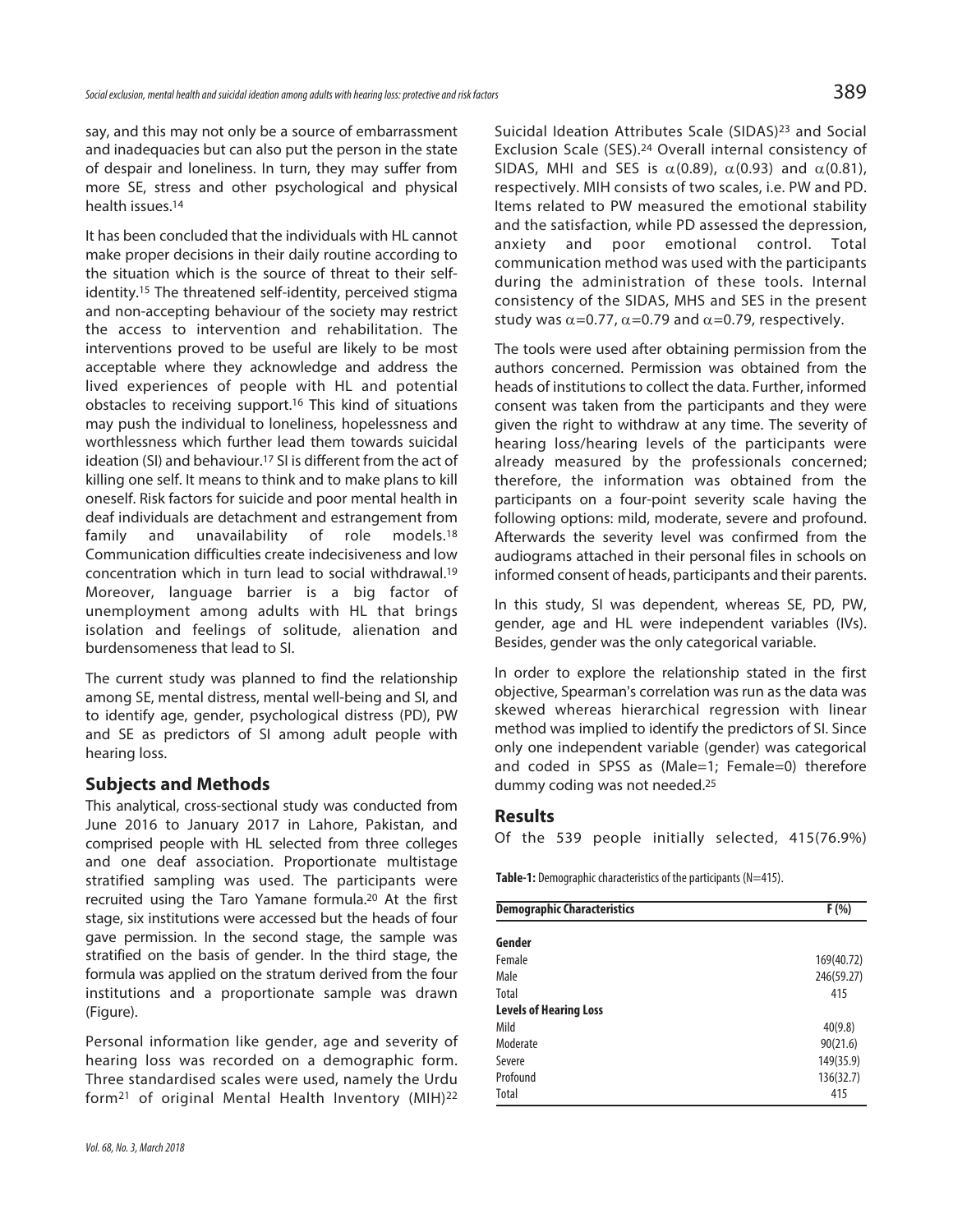| <b>Variables</b> | וכ                       | SE                       | <b>PD</b>                | <b>PW</b>                | AGE                      | HL                       |
|------------------|--------------------------|--------------------------|--------------------------|--------------------------|--------------------------|--------------------------|
|                  |                          |                          |                          |                          |                          |                          |
| SI               | $\overline{\phantom{0}}$ | $0.36***$                | $0.62***$                | $-0.18**$                | $0.22***$                | $0.11*$                  |
| SE               |                          | $\overline{\phantom{0}}$ | $0.21***$                | $-0.11***$               | $0.17*$                  | $0.30***$                |
| PD               |                          | $\overline{\phantom{0}}$ | $\overline{\phantom{0}}$ | $-0.14***$               | $0.15***$                | $0.26***$                |
| PW               |                          | $\overline{\phantom{a}}$ | $\overline{\phantom{0}}$ | $\overline{\phantom{0}}$ | $-0.10*$                 | $-0.21***$               |
| Age              |                          |                          |                          |                          | $\overline{\phantom{0}}$ | 0.02                     |
| Severity of HL   |                          |                          |                          |                          |                          | $\overline{\phantom{0}}$ |

Table-2: Spearman correlation between risk and protective factors of suicidal ideation.

SI: Suicidal ideation. SE: Social exclusion.

PD: Psychological distress. PW: Psychological well-being.

HL: Hearing loss.

Table-3: Hierarchical Regression analysis for identifying predictors of suicidal ideation.

|                            | Model 1     | Model 2     |                        | 95 % CI                |
|----------------------------|-------------|-------------|------------------------|------------------------|
|                            | B           | B           | Model 1<br>Lower-Upper | Model 2<br>Lower-Upper |
| Constant                   | 30.75       | 17.23       | 25.18, 36.32           | 11.79, 22.6            |
| Social Exclusion           | $2.88***$   | $2.40***$   | 2.41, 3.35             | 2.01, 2.78             |
| <b>Mental Health Index</b> | $-0.12***$  | $-0.11***$  | $-0.19$ , $-0.04$      | $-0.18$ , $-0.03$      |
| PD                         | $1.57***$   | $1.50***$   | 1.30, 1.90             | 1.29, 1.72             |
| PW                         | $-0.09*$    | $-0.08*$    | $-0.16, -0.02$         | $-0.015, -0.05$        |
| Age                        |             | $1.97**$    |                        | 1.56, 2.39             |
| Severity of HL             |             | $1.95***$   |                        | 1.54, 2.36             |
| Gender                     |             | $1.11*$     |                        | 0.03, 2.19             |
| R <sub>2</sub>             | 0.47        | 0.66        |                        |                        |
| F                          | $120.91***$ | $112.37***$ |                        |                        |
| $\Delta R^2$               | 0.46        | 0.65        |                        |                        |

\*p<.05, \*\*p<.001, \*\*\*p<.0001

PD: Psychological distress.

PW: Psychological well-being

HL: Hearing loss. Cl: Confidence interval.



\*N=Population; \*\*M=Male; \*\*\*F=Female; \*\*\*\*n=Sample; Total Male Sample = 306; Total Female Sample = 233

Figure: Sampling flowchart.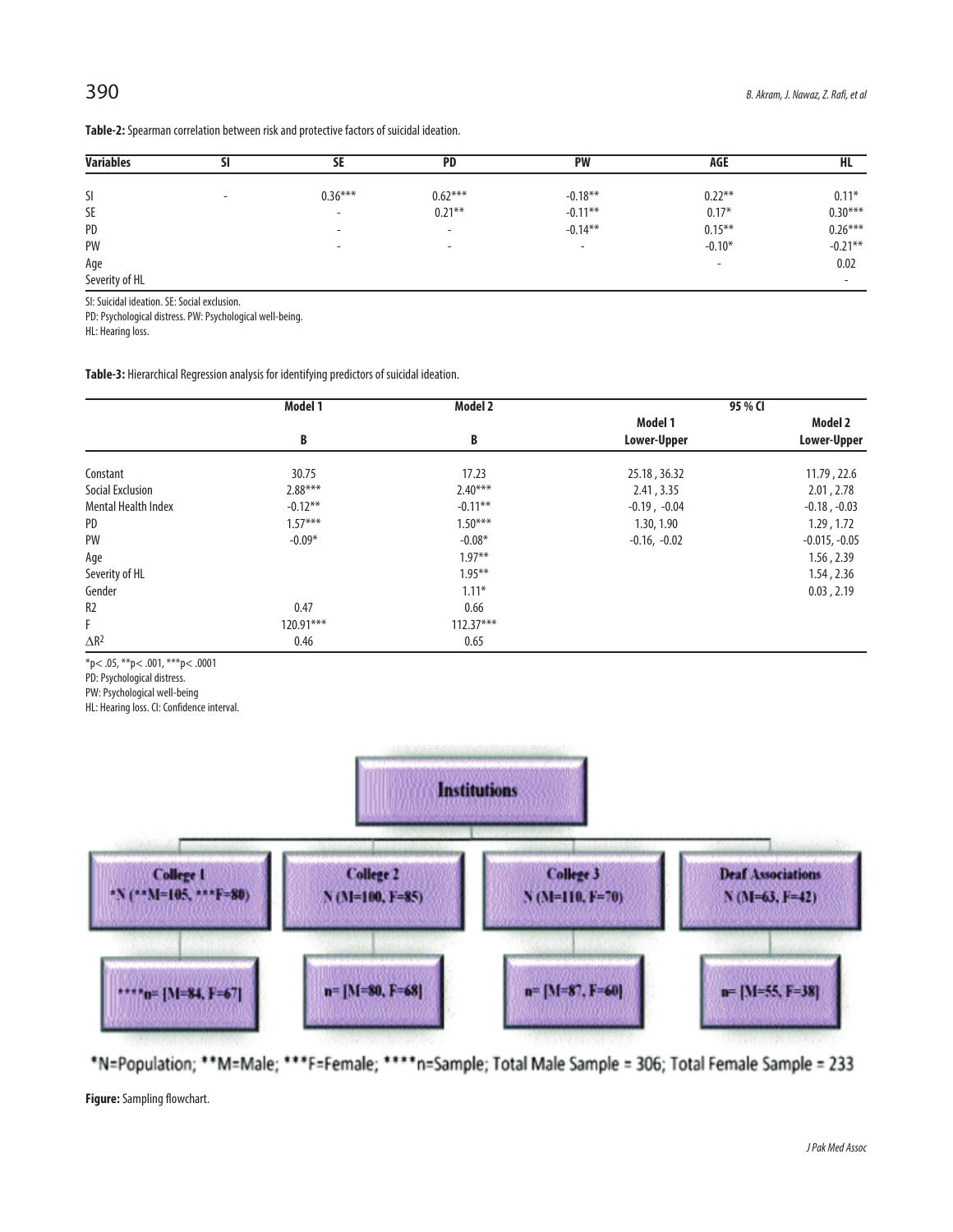provided complete information. Of them, 246(59.3%) were males and 169(40.8%) females. Participants' age ranged from 18 to 35 years. The level of hearing loss was mild in 40(9.8%) participants, moderate in 90(21.6%), severe in 149(35.9%) and profound in 136(32.7%) (Table-1).

The results indicated a positive and significant relationship of suicidal ideation with SE  $r(0.36)$ \*\*\*, PD  $r(0.62)$ <sup>\*\*\*</sup>, age  $r(0.22)$ <sup>\*\*</sup> and HL severity  $r(0.11)$ <sup>\*</sup> while a negative relationship r(-0.18\*\*) was observed with PW. Further, SE had a positive relation with PD r(0.21\*\*), age  $r(0.17**)$  and HL  $(0.30)***$  whereas it had a negative relationship with PW r(-0.11)\*\*. Moreover, PD showed a positive relationship with age r(0.15\*\*) and HL severity r(0.26\*\*). On the other hand, PW had a significant and negative relationship with HL severity r(-0.20)\*\* and age r(-0.12)\*\* (Table-2).

A hierarchical regression analysis was run to know the effects of the independent variables, SE and mental health in terms of PD, PW and other associated factors (Table-3). At the first step, SE and PD and PW were entered. At the second step, age, HL severity and gender were entered. As a result, two models emerged. SE B(2.88, 2.40), PD B(1.57, 1.50), age B(1.97), HL severity B(1.95) and gender B(1.11) were significant positive predictors (risk factors), whereas PW B(-.09, - .08) was a significant negative predictor (protective factor) of SI. The first model showed that SE, PW and PD accounted for a significant 46% of the variance in suicidal ideation  $\Delta$ R<sup>2</sup> 0.46, F(120.91) (p<.0001). In the second model, SE, PW and PD in combination with age, HL severity and gender accounted for a significant 65% variance in suicidal ideation  $\Delta$ R<sup>2</sup> 0.65, F(112.91)  $(p<.0001)$ .

# **Discussion**

The findings of the present study revealed a positive and significant relationship of SI with SE, PD, age and HL severity, while a negative relationship was observed with PW. These results are further supported by hierarchical regression analysis which showed SE, PD, age and HL severity as positive predictors or risk factors and PW as negative predictor of SI. Literature indicates that individuals with HL face serious challenges due to communication barriers.5-9 HL as a disability is a source of poor social and emotional functioning. Communication gap is an important reason of SE at educational institutions and the workplace.8,9 Previous studies concluded that adults with HL experience more loneliness, anxiety, depression and exclusion.14,19,20 The reason may be the inability to perform expected role in society in this age because individuals in early adulthood are in the phase of transition from school to the workplace. They also establish intimate relationships and create their families. But individuals with HL cannot perform their responsibilities like the hearing people. This makes them feel rejected and frustrated. These negative feelings lead towards mental distress, anxiety, depression and other serious mental health issues. SE can be a major cause of poor mental health which further leads toward self-harm behaviour and even suicide among adults with HL.7-10,16

A few studies also indicated that HL severity is also linked with loneliness, depression, poor social functioning and other mental health problems. 12 It has also been found to have linear relationship with selfharm behaviour. The literature showed that severity of disability is associated with self-injurious behaviour among the individuals with disability. No doubt that the cognitive and other social emotional abilities become poor as the severity of disability increases. 5 They cannot communicate properly and lack in understanding and managing their own emotions as well as others. Thus their interpersonal relationships with others may be impaired and cannot be maintained. This will lead to poor social connections that further make them feel socially excluded in different settings like home, school, community and at the workplace. Poor family and social relationships trigger the sense of rejection, loneliness and solitude which may lead to suicidal behaviour.<sup>16,19</sup>

People with HL were found to be the most socially isolated and had the lowest levels of social participation of any group. <sup>3</sup> They have been found to experience emotional neglect in their homes as early as in their childhood10 which in turn lead to low self-esteem and feeling of inadequacies. They experience rejection in schools and the workplace. They are not hired by any organisation due to language barriers which may lead to the feelings of worthlessness. These feelings make the individual with HL depressed, which leads to suicidal behaviour. 24

On the other hand, correlation analysis and hierarchical regression analysis showed useful findings. Firstly, a negative significant correlation of PW with PD, SE and SI has been observed. Secondly, PW emerged as a significant negative predictor of all three abovementioned variables. These findings indicate that the participants who reported high scores on well-being showed lower SI as well as mental distress. It means that intervention and rehabilitation improve the well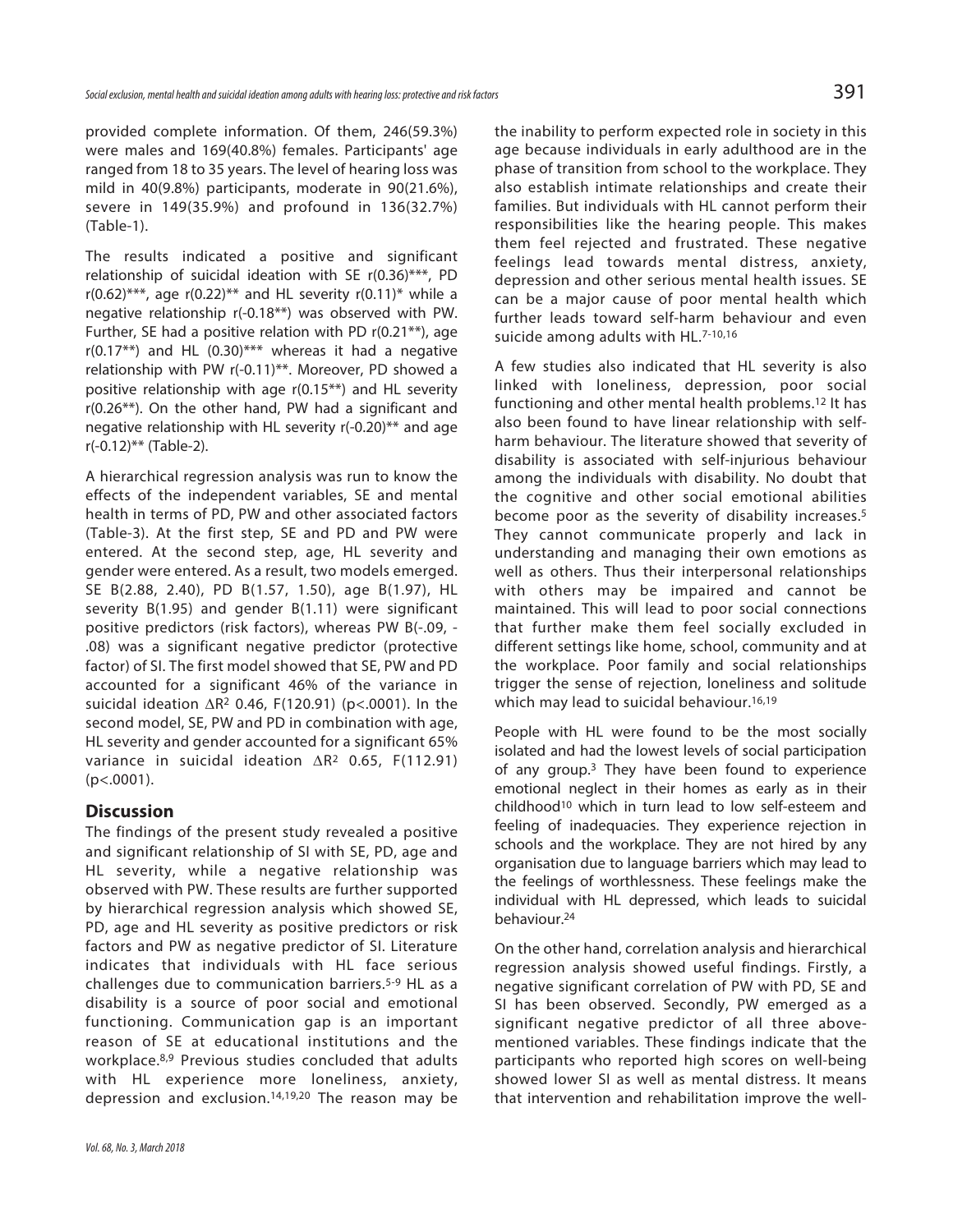being of the persons with HL and they show less distress and more social participation which will decrease the SI. 13

Moreover, the hierarchical regression showed SE and PD in the interaction of personal characteristics like age and HL severity play almost 20% more variance in SI. Therefore, the stakeholders must ensure the provision of services to improve the PW of the adults with hearing loss on the one hand and, on the other hand, early intervention as well as awareness programmes to manage HL must be introduced so that the increase in age and HL severity may not trigger SE and mental health problems that may lead to SI.

The current study had a few limitations as well. It was conducted on a small sample and only in one city due to limited resources. A study done in more cities including both rural and urban areas would have brought more useful results. The factors of SE and SI have not been explored in depth due to quantitative design of the study.

# **Conclusion**

Social exclusion, psychological distress, severity of hearing loss and age emerged as risk factors, whereas psychological well-being was found to be a protective factor of suicidal ideation. Therefore, these risk factors must be focussed on by the stakeholders in terms of provision of the supporting services related to assessment, intervention and counselling at the appropriate time.

In future, the prevalence of the suicidal behaviour may be estimated among individuals with HL by selecting a large sample size. More personal and environmental factors should be identified to determine social exclusion and suicidal ideation. Qualitative study may be conducted to explore the live experience of adults with HL. These studies will lead the stakeholders to introduce plans and policies to prevent and stop social exclusion among individuals with HL which will increase the well-being and further reduce the mental health problems and suicidal ideation.

**Disclaimer:** The article, its abstract or other relevant information has not been present or published in any conference.

#### **Conflict of Interest:** None.

#### **Source of Funding:** None.

#### **Reference**

- 1. De Haan A. Conceptualizing social exclusion in the context of the poorest regions of India: a contribution to the quantitativequalitative debate. Toronto: Paper presented to the Q-2 in Practice workshop; 2004.
- 2. Bertoni M, Celidoni M, Weber G. Does hearing impairment lead to social exclusion? [Online] [Cited 2015 Sep 16]. Available from: URL: https://www.degruyter.com/downloadpdf /books /97831104 44414/9783110444414-010/9783110444414-010.pdf.
- 3. Andersen R, Karen, Vestergaard, Sonja. Hearing impairment and adverse outcomes among Europeans. In: Börsch-Supan, Axel, Brandt, Martina, Litwin, Howard, Weber, Guglielmo, eds. Active ageing and solidarity between generations in Europe. First results from SHARE after the economic crisis. Berlin: De Gruyter; 2013.
- 4. Fellinger J, Holzinger D, Sattel H, Laucht M, Goldberg D. Correlates of mental health disorders among children with hearing impairments. Dev Med Child Neurol. 2009; 51:635-41.
- 5. Li L, Blake C, Sung Y, Shpritz B, Chen D, Genther DJ, et al. The Studying Multiple Outcomes After Aural Rehabilitative Treatment Study: Study Design and Baseline Results. Gerontol Geriatr Med. 2017; 3:2333721417704947.
- 6. Jeremy s. Can Hearing Loss Predict or Lead to Cognitive Decline? NEWS. New York: Dana foundation; 2014.
- 7. Chapman M, Dammeyer J. the Significance of Deaf Identity for Psychological Well-Being. J Deaf Stud Deaf Educ. 2016; 22:1-8.
- 8. Genther DJ, Frick KD, Chen D, Betz J, Lin FR. Association of hearing loss with hospitalization and burden of disease in older adults. J Am Med Assoc. 2013; 309: 2322-4.
- 9. Kvam MH, Loeb M, Tambs K: Mental health in deaf adults: symptoms of anxiety and depression among hearing and deaf individuals. J Deaf Stud Deaf Educ. 2006; 12: 1-7.
- 10. Akram B, Shafiq, S. Maltreatment among deaf, their non-disabled siblings and hearing children: Prevalence and prevention. Euro Acad Res. 2014; 1:2963-86.
- 11. Weiner MT, Day SJ, Galvan D. Deaf and hard of hearing students' perspectives on bullying and school climate. Am Ann Deaf. 2013; 158:334-43.
- 12. Akram B, Munawar A. Peer Victimization: A risk factor of health problems among adolescents with Hearing Impairment. PJMA. 2016; 66:13-7.
- 13. Saito H, Nishiwaki Y, Michikawa T, Kikuchi Y, Mizutari K, Takebayashi T, et al. Hearing handicap predicts the development of depressive symptoms after 3 years in older communitydwelling Japanese. J Am Geriatr Soc. 2010; 58:93-7.
- 14. Wänström G, Öberg M, Rydberg E, Lunner T, Laplante-Lévesque A, Andersson G. The psychological process from avoidance to acceptance in adults with acquired hearing impairment. Hear Bal Communi. 2014; 12:27-35.
- 15. Mizutari K, Michikawa T, Saito H, Okamoto Y, Enomoto C, Takebayashi T, et al. Age-Related Hearing Loss and the Factors Determining Continued Usage of Hearing Aids among Elderly Community-Dwelling Residents. PLoS One. 2013; 8:e73622.
- 16. Barker F, Atkins L, de Lusignan S. Applying the COM-B behavior model and behaviour change wheel to develop an intervention to improve hearing-aid use in adult auditory rehabilitation. Int J Audiol. 2016; 55:S90-8.
- 17. Critch field AB, Morrison F, Quinn WM. Suicide intervention with hearing impaired adolescents. In Innovations in the habilitation and rehabilitation of Deaf adolescents. Selected proceedings of the second national conference on the habilitation and rehabilitation of Deaf Adolescents. Am Deaf Rehab Assoc. 1987; 187-203.